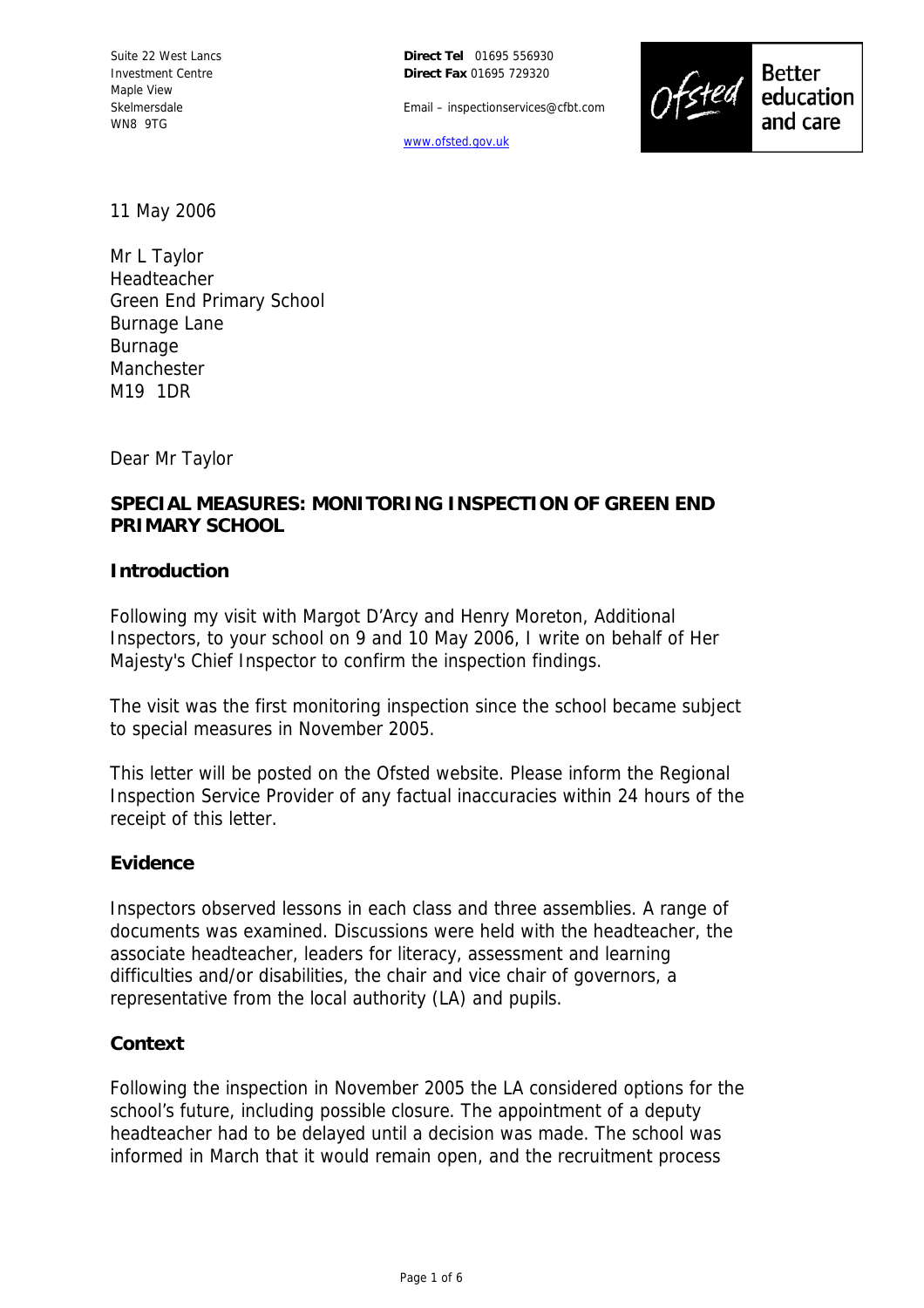

has now begun with a view to making an appointment for September 2006. An associate headteacher is working with the school for three days a week until the end of the current term. A maternity leave in Year 6 is being covered by a temporary teacher. The school moved into its new building in February 2006. Work continues on developing the grounds and is scheduled for completion by the end of term. The LA has appointed two experienced additional governors.

# **Achievement and standards**

The November 2005 inspection judged that standards reached by pupils at the end of Key Stage 2 had been significantly below the national average for several years. It also noted recent improvements in science and mathematics, but judged standards in English as too low. Since being subject to special measures, some helpful action has been taken to improve standards, with a specific focus on English. Pupils' standards are more frequently assessed and there is more use of target setting to promote progress. Pupils' work is analysed regularly to see how well teaching is tackling weak aspects, especially of writing. The daily literacy lessons have been re-organised to make more time for reading and writing, and opportunities for pupils to practise key literacy skills across the curriculum have been identified. These strategies are beginning to have an impact; for example, pupils' writing is neatly presented and shows some improvements in punctuation, spelling and sentence construction. The pupils' understanding of how to write for a range of purposes within different subjects is developing. However, there are still inconsistencies in progress, linked to the quality of teaching and the legacy of underachievement. The impact of action taken to improve writing is yet to be felt fully because the changes are relatively new.

The pupils in nursery and Reception get off to a good start. They make good progress in all areas of learning in response to good teaching and well planned learning experiences. There is some good progress at Key Stage 1. Examples of good quality writing were seen in English and in other subjects in Year 2.

Progress on the areas for improvement identified by the inspection in November 2005:

- raise the standards attained by pupils in Key Stage 2, especially in English – **inadequate**
- maintain the improved standards in the Foundation Stage and Key Stage 1 – **satisfactory**.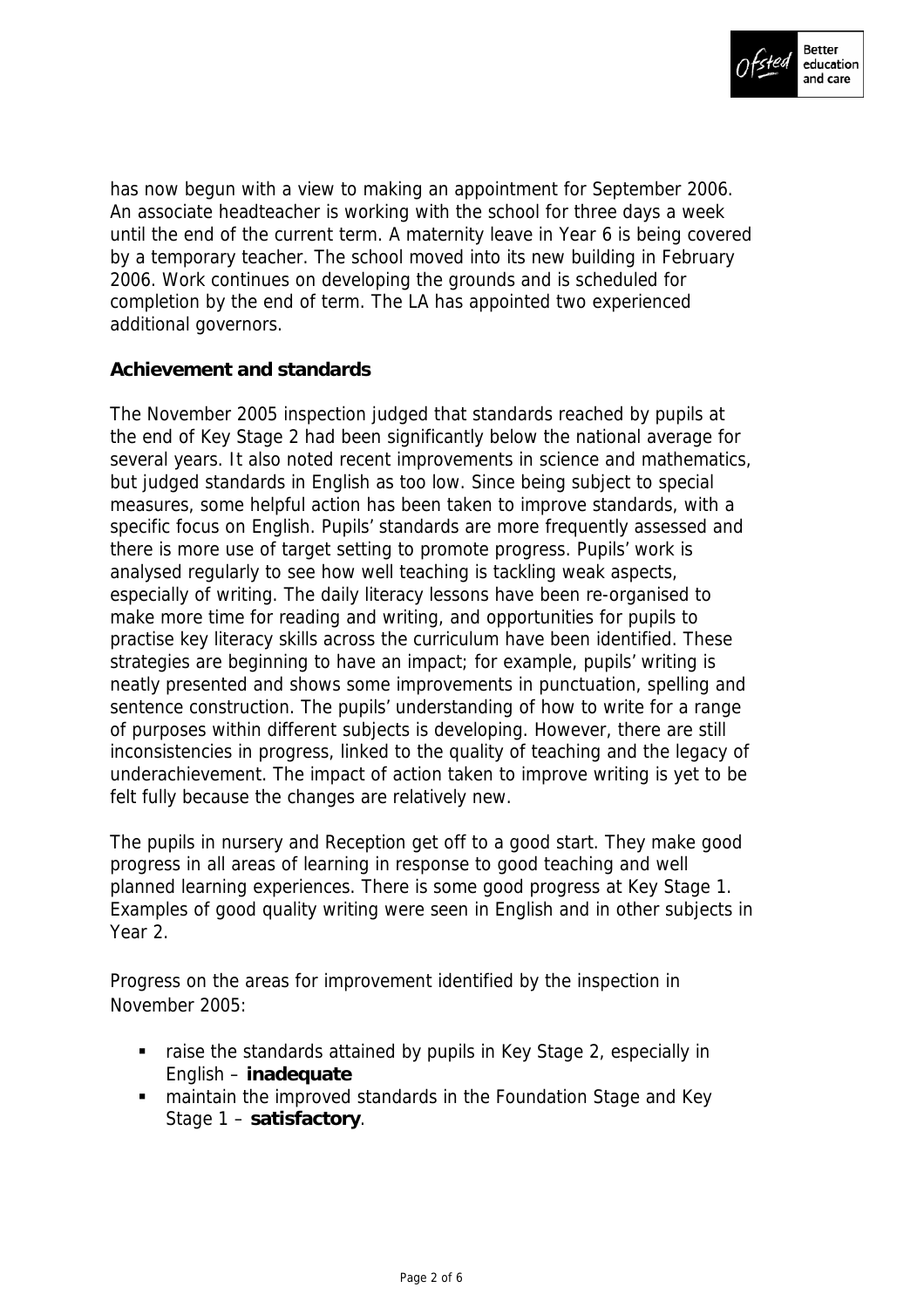

# **Personal development and well-being**

Pupils' attitudes to school and their learning are good and most behave well. They have positive relationships with each other. They are keen to do well and try hard to do what teachers expect of them. Their delight with their new school building is evident. Their sense of belonging to a community which cares about them is promoted successfully through assemblies. They are taking an active part in deciding how best to use the new outside play areas.

Appropriate strategies have been put in place to raise the levels of attendance. Now that general arrangements have been strengthened, attention is being given to areas where there are specific issues to be tackled. The success of the work is seen in the improved attendance for the current year. At about 94%, it is now much closer to the national average. This figure masks considerable variation between classes. In order to sustain developments, arrangements need to be secured for when the associate headteacher, who is leading on this work, leaves.

Progress on the areas for improvement identified by the inspection in November 2005:

improve levels of attendance **– satisfactory**.

# **Quality of provision**

The quality of teaching and learning has not improved sufficiently. It is still inadequate in too many lessons - four out of the fifteen observed. Eight lessons were good and three were satisfactory. While the overall picture is broadly similar to that in November, a significant difference is that teaching is not as strong at Key Stage 1 as it was then and, despite some good teaching at Key Stage 2, it remains inadequate overall. However, pupils receive consistently good teaching in the Foundation Stage.

Relationships between pupils and adults are good in most lessons. Classroom management is secure and routines are well established. In the best lessons tasks are usually appropriate and enable pupils to make good progress because they contain the right amount of challenge for the range of abilities within the class. Pupils almost always respond well to their teachers and work hard. Marking is diligent, and in the best cases helpfully informs pupils of how to improve their work, including setting targets. Not all marking gives such useful advice however.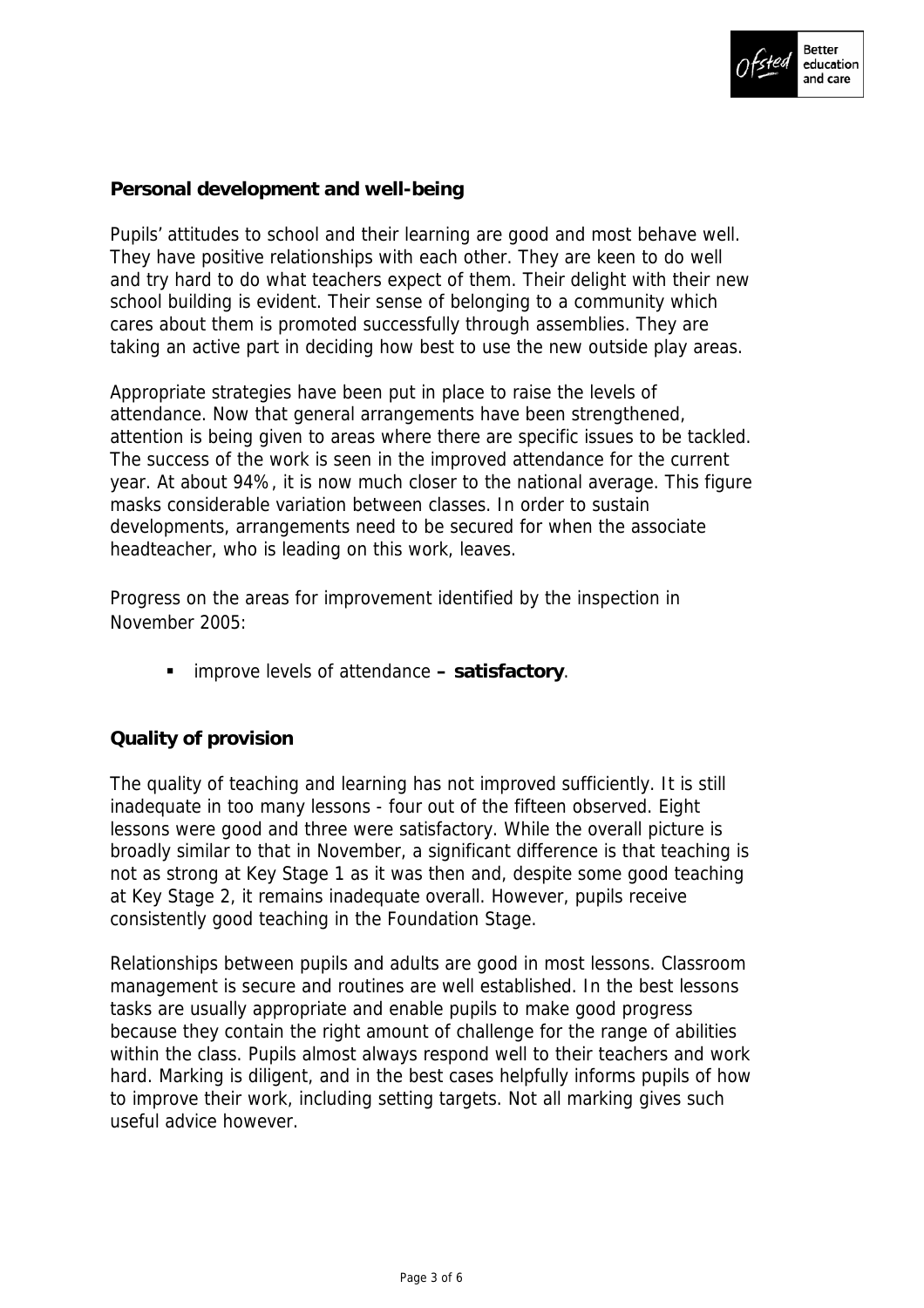

The weaker lessons usually stem from planning that takes too little account of pupils' differing needs. There is an over-reliance on published programmes of work without enough regard to the starting points of pupils of different abilities. At the same time they are moved on before the teacher is sure that current learning is understood and consolidated. Sometimes, teachers' poor subject knowledge, especially at Key Stage 2, leads to explanations that are unclear.

Apart from in English, there has been relatively little development of the curriculum. Subject leaders have yet to monitor or evaluate provision in their areas of responsibility.

Improved systems for assessing pupils' work and setting targets are helping both teachers and pupils gain a clearer picture of strengths and weaknesses. Systems to record and track pupils' progress are developing adequately. Some effective use is being made of the resulting information to target pupils for support and provide specific programmes of work. However, teachers do not make enough use of it to inform their planning. The amount of support for pupils who speak English as an additional language has improved and careful thought is now being given to its use so that it has maximum impact.

Progress on the areas for improvement identified by the inspection in November 2005:

 $\blacksquare$  improve the quality of teaching and learning in Key Stage 2 – **inadequate**.

# **Leadership and management**

The rate of progress in the months immediately following the inspection was very slow. Staff were anxious about the school's future. The planning for, and subsequent move to, the new building, although well managed by the headteacher, was time consuming. With confirmation that the school will stay open and the move, which has brought all staff and pupils together on the same site for the first time, there are signs of improvement, such as a more consistent approach to implementing school procedures. However, there has not been sufficient progress since the November 2005 inspection.

The capacity of senior leadership to improve the school at a fast enough rate has been hindered by the lack of a permanent deputy headteacher. A focus on developing the skills of some leaders, such as those for assessment and literacy, has been helpful and they have been instrumental in key developments, such as improving standards in English. However, the new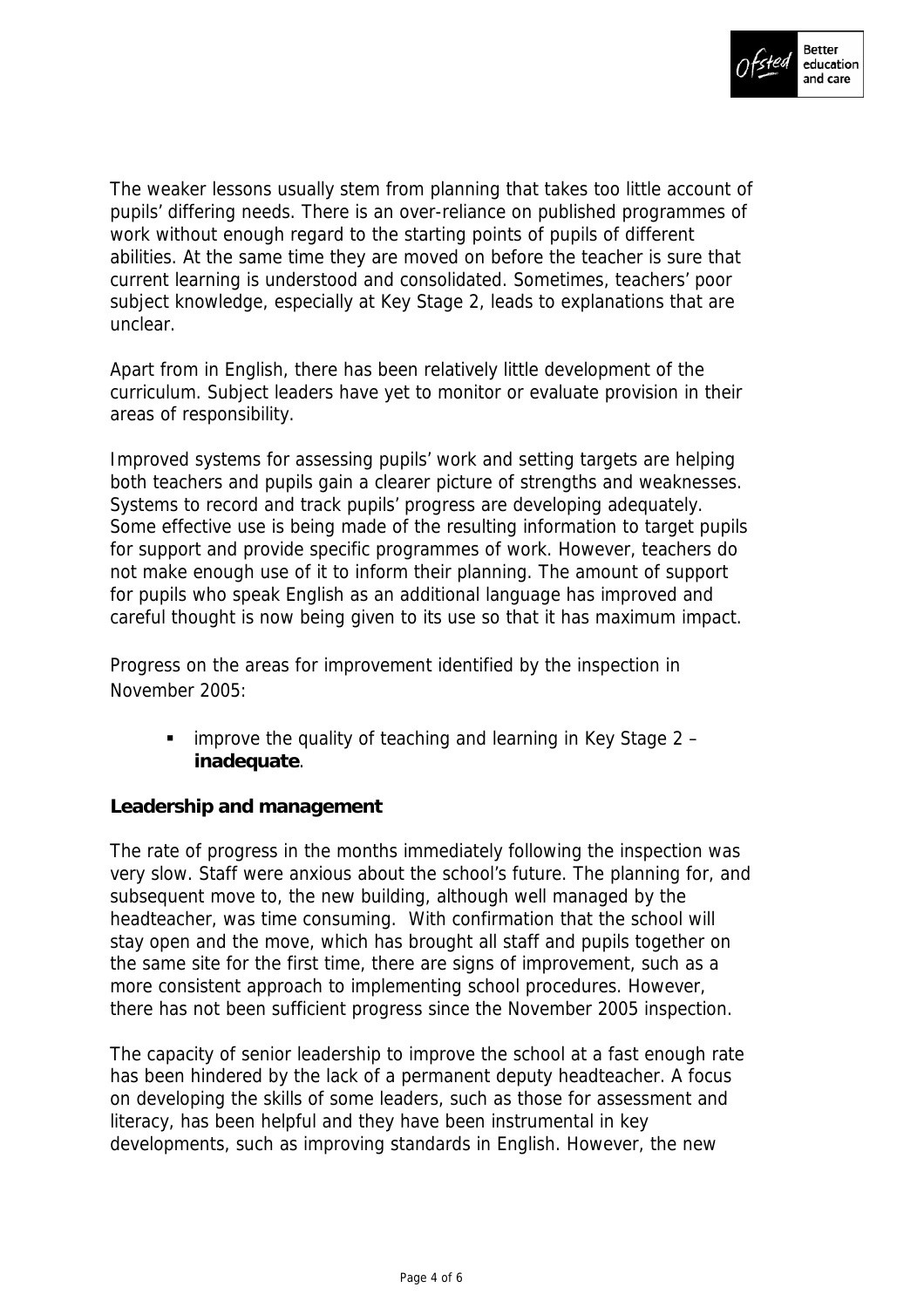

structure for responsibilities is not yet in place. As a result, the headteacher is leading on too many areas of work. This heavy load, despite much effort and commitment, is limiting effectiveness especially at a strategic level. The associate headteacher is providing valued support but her expertise is not being utilised well enough, especially on strategies to raise attainment. Only limited work on improving the leadership and management skills of other subject leaders has taken place.

The school's plan to guide action for improvement is satisfactory and forms the basis for evaluating the progress made. The associated timeline to indicate precisely what actions will take place when is not comprehensive, limiting its usefulness in managing developments. Some good action to promote improvement is being taken. Specific weaknesses in teaching are being formally tackled, for example, although not enough is yet being done to improve the quality and consistency of teaching overall across the school. There is an increased range of monitoring and evaluation of teaching and pupils' work. While helpful, it is not yet comprehensive or systematic enough and does not always result in clear judgements about the quality of provision or impact on outcomes.

The governing body is more effective than previously, strengthened by the two additional members. It has had training, with more planned. Governors are more aware of their responsibilities, more knowledgeable about the school and are more questioning of both it and the LA.

A budget deficit has been reduced and a balanced budget is forecast for the end of the year. Savings have been made from reduced costs for staffing and temporary teachers and for energy due to the increased efficiency of the new building.

Progress on the areas for improvement identified by the inspection in November 2005:

- **EXECT** improve the capacity of senior managers and governors to evaluate the school's effectiveness **– inadequate**
- improve subject leadership across the school **inadequate**
- **Fall controls are reduce the budget deficit to allow for prudent financial** management – **satisfactory**.

# **External support**

The LA's action plan indicates a suitable amount and range of support for the school. That provided so far, such as assisting staff to develop writing and